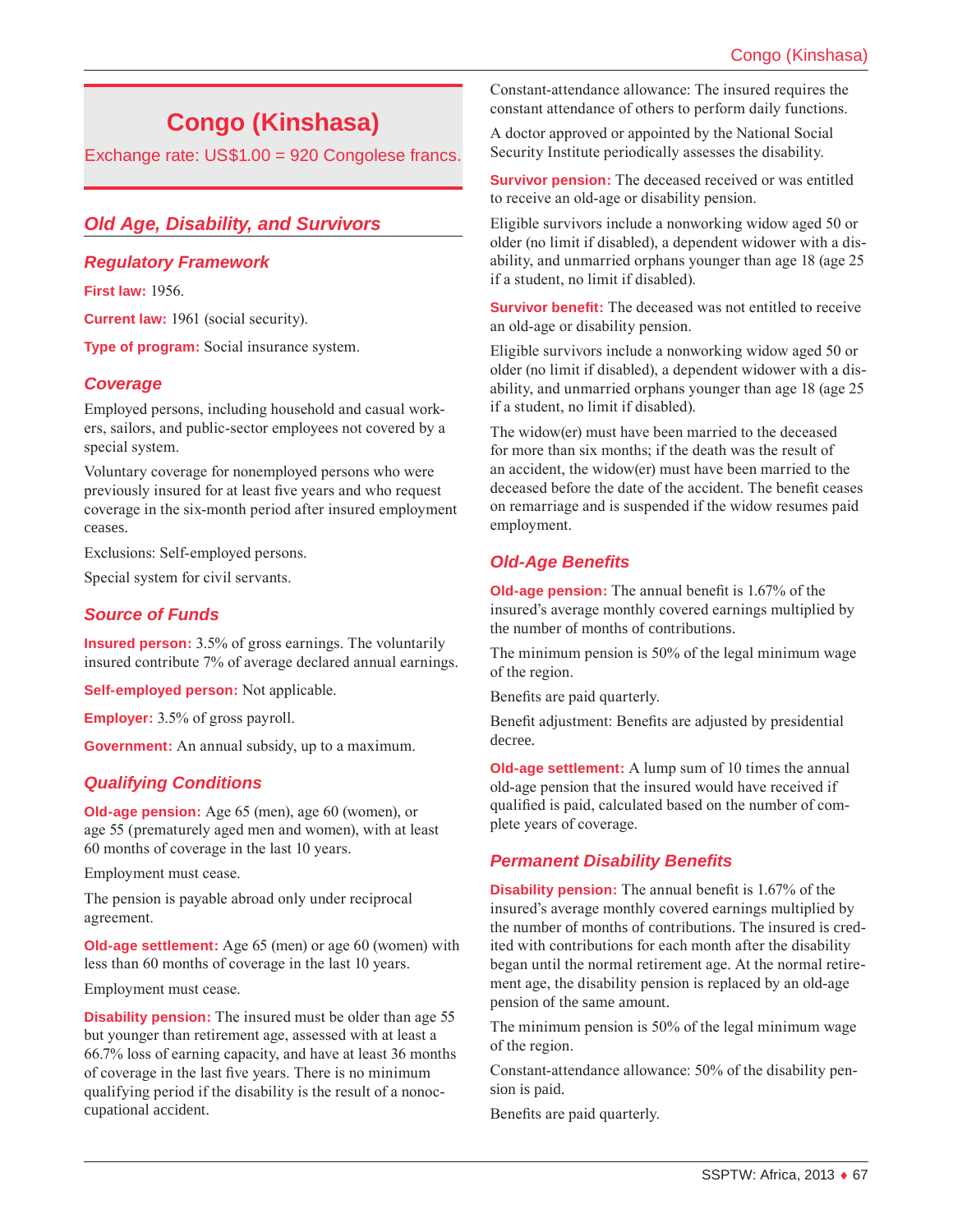Benefit adjustment: Benefits are adjusted by presidential decree.

## *Survivor Benefits*

**Spouse's pension:** 40% of the old-age or disability pension the deceased received or was entitled to receive is paid to an eligible widow(er).

Remarriage settlement: A lump sum of 12 months of pension is paid.

Benefits are paid quarterly.

**Orphan's benefit:** A lump sum of 25% to 100% of the old-age or disability pension the deceased received or was entitled to receive is paid to the widow(er) or to each eligible orphan, depending on the number of eligible orphans.

All orphans' pensions combined must not exceed 100% of the pension paid to a widow(er).

Benefit adjustment: Benefits are adjusted by presidential decree.

**Survivor benefit:** A lump sum of 12 months of pension is split among all eligible survivors.

## *Administrative Organization*

Minister of Labor and Social Security provides administrative and technical oversight.

National Social Security Institute administers contributions and benefits through 10 central directorates, five urban directorates in Kinshasa, 13 provincial directorates, 18 district bureaus, and 15 local offices.

# *Sickness and Maternity*

## *Regulatory Framework*

**Sickness benefits:** No statutory benefits are provided. (The labor code requires employers to pay 66.7% of wages.)

**Maternity benefits:** No statutory benefits are provided. (The labor code requires employers to provide 14 weeks of paid maternity leave.)

**Medical benefits:** Medical care is available for old-age and disability pensioners and their dependents in government hospitals and clinics and in the medical facilities of the National Social Security Institute.

The labor code requires employers to provide medical care for workers and their dependents.

# *Work Injury*

## *Regulatory Framework*

**First law:** 1949.

**Current law:** 1961 (social security).

**Type of program:** Social insurance system.

#### *Coverage*

Employed persons, including household and casual workers, sailors, apprentices, students in vocational and craft schools, and public-sector employees not covered by a special system.

Exclusions: Self-employed persons.

## *Source of Funds*

**Insured person:** None.

**Self-employed person:** Not applicable.

**Employer:** 1.5% of gross payroll. (The contribution may be higher for high-risk industries.)

**Government:** None.

## *Qualifying Conditions*

**Work injury benefits:** There is no minimum qualifying period.

## *Temporary Disability Benefits*

If the insured is assessed with a disability of at least 60%, 66.7% of the insured's average daily earnings in the three months before the disability began (plus family allowances where applicable) is paid from the day after the work injury or occupational illness began until full recovery or certification of permanent disability.

The benefit is reduced by 50% during periods of hospitalization if the insured has no dependents.

A doctor approved or appointed by the National Social Security Institute periodically assesses the disability.

## *Permanent Disability Benefits*

**Permanent disability pension:** If the insured is assessed with a total disability, 85% of the insured's average monthly earnings in the three months before the disability began is paid.

Partial disability: If the assessed degree of disability is at least 15%, a percentage of the full pension is paid according to the assessed degree of disability; a lump sum is paid for less than a 15% assessed degree of disability.

Constant-attendance supplement: If the insured requires the constant attendance of others to perform daily functions, 50% of the disability pension is paid.

Benefits are paid quarterly.

A doctor approved or appointed by the National Social Security Institute assesses the disability every five years.

Benefit adjustment: Benefits are adjusted periodically.